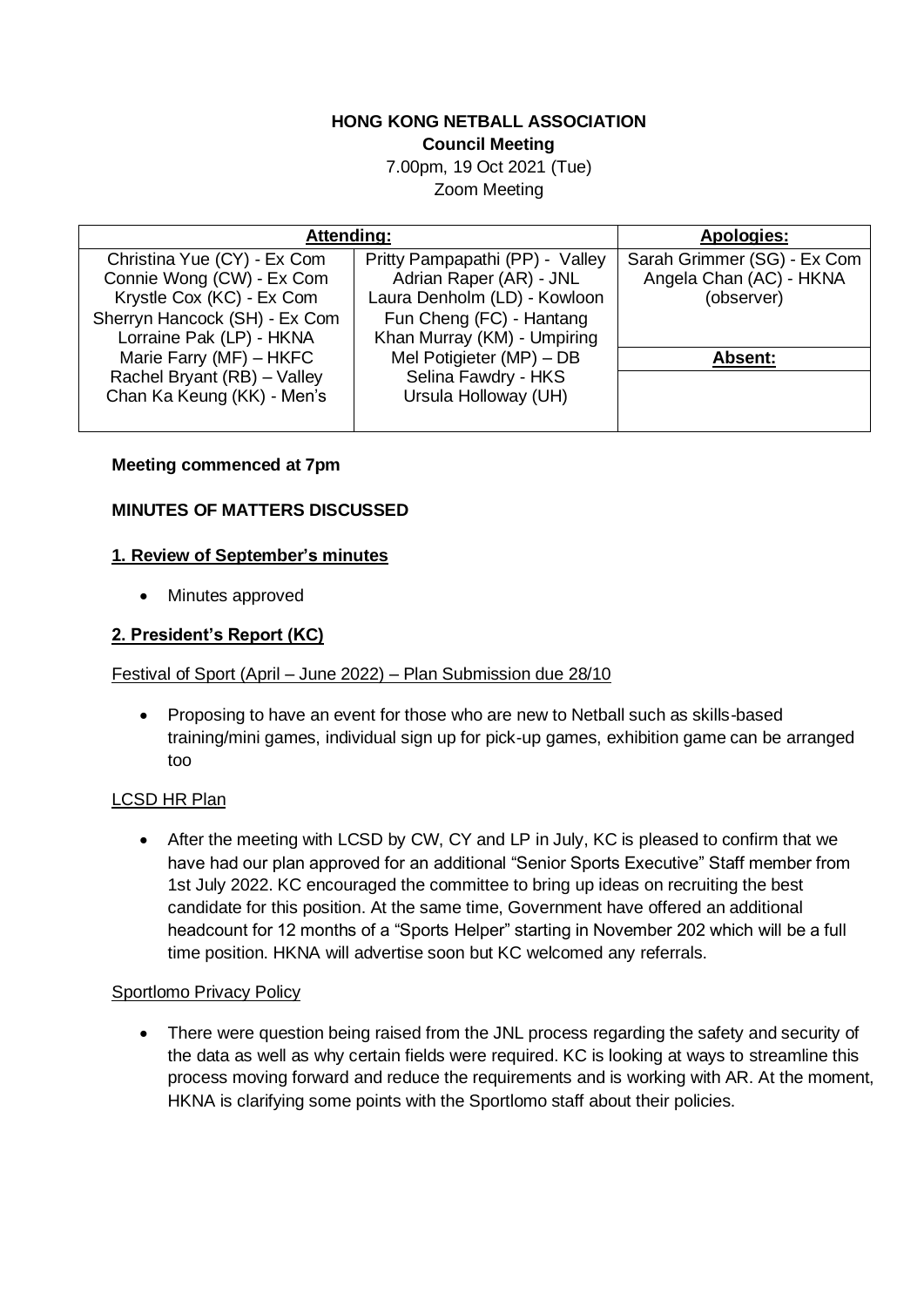#### Junior League Desk Duty

• HKNA needs to hire someone to help on JNL desk duty. HKNA emphasizes that candidates above 18 years of age would be preferred (>16 years old would be preferred). HKNA will push out more adverts on our socials

## Fa Hui Court Surface

- It seems to be water pooling underneath courts 6 and 8 at Fa Hui. The booking office won't officially switch our booking from Pitch 2 to Pitch 1, however if nobody is using the other pitch HKNA is okay to switch ourselves.
- Since we don't have the same teams/excom there each week or the same umpire supervisor this can become a little challenging.
- KC suggested perhaps we can look at the draw and have a member of this committee there each week who can make the call
- UH suggested to ask umpire support to assist on making the call

## **3. Treasurer (SH)**

• Financial report will be shared in the next month

## **4. Office & Events Manager's Report (LP)**

## Review of Sports Subvention Scheme by LCSD – Update of NSA's Human Resources Plan

• LP updated that the deadline for the HR Plan submission was extended to 18th October due to the announcement of the additional funding on the update of NSAs HR plans – it was finally released on 8th October and HKNA has secured funding for a Senior Sports Executive position from 1st July 2022 onwards. Each LCSD subvented position would have a 5.73% increase in salary from 1st April 2022. All these information had been updated in the 2022-23 Annual Plan and submitted to LCSD via SSMS.

## 65th Festival of Sport – Proposal for Events

• SF&OC has invited all NSAs and organisations to submit proposals for hosting any 64th FOS events between April and June 2022. Deadline is Thursday 28th October 2021. LP is working with the office and planning to host a "Fun Day" type of event targeted for students who were not able to play Netball at school nor at club level for the past 2 years, as well as promoting the sport to students who have never played before. At the FOS briefing in September, they have suggested we could contact "Vessel" [ http://www.vessel.org.hk/en/about\_vessel/ ], a multipurpose creative hub at the Kwun Tong Harbourfront where HKNA could host a fun day/ try-out event for general public. The office will check the costs to see if it is feasible. Otherwise, the event can be hosted at Fa Hui Park where courts and posts are readily available.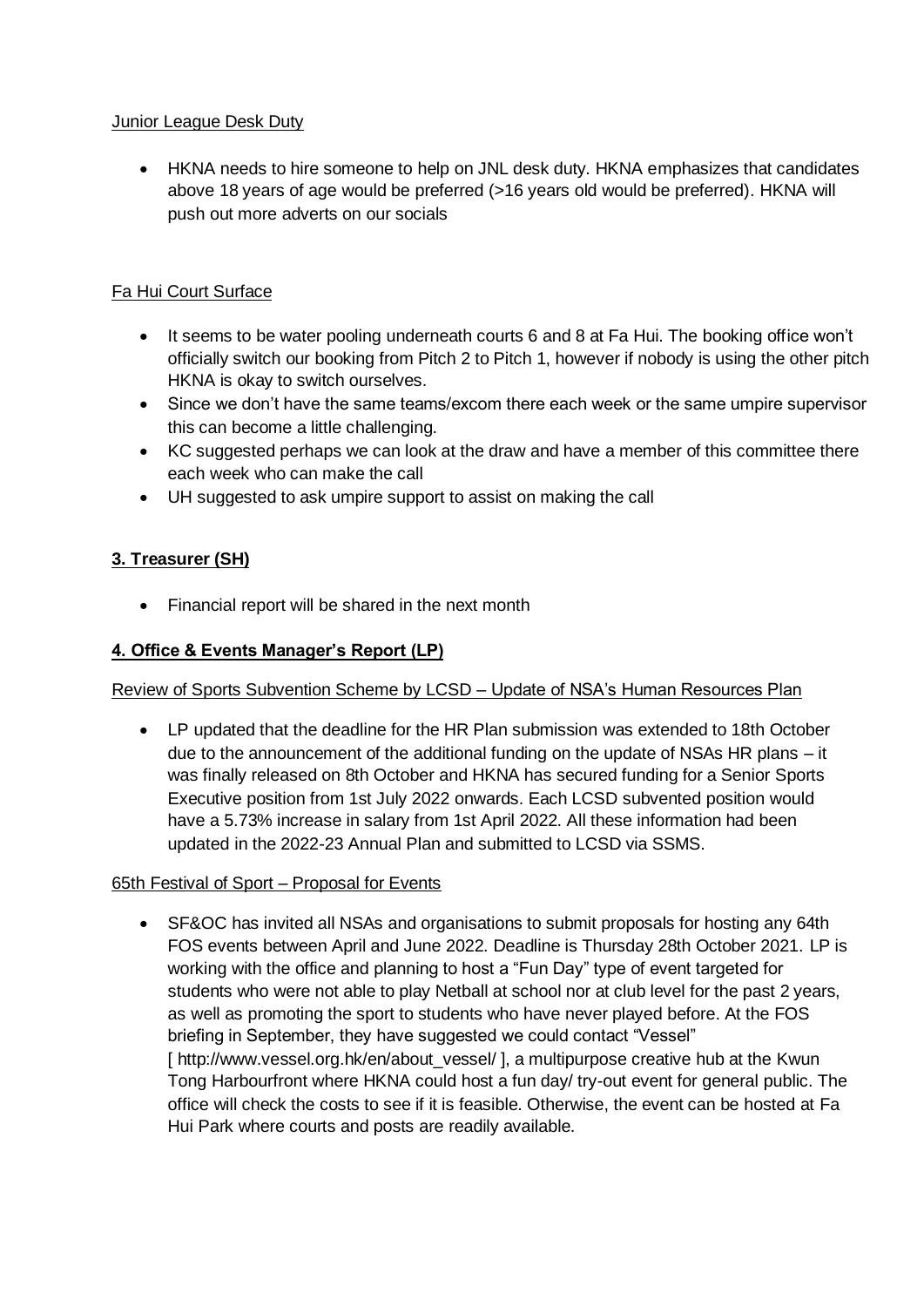## **5. Elite and Coaching Updates (CW)**

- CW updated that Ladies and Men's National Squads National players have regular team training on Friday evening every two weeks. Our strength and conditioning partner, Joint Dynamics has also been providing strength and conditioning sessions on a weekly basis to keep the players fit as well. Asian Indoor Games trials (Ladies-HKSAR) Friday 29th October HK Park The HK Olympic Committee requested to have the official team list submitted by early November therefore the trials are on that early.
- U16's Academy One training has been cancelled in each squad due to typhoon signal no.8. (cancelled session in Kowloon Squad: 9th Oct, in Island Squad: 13th Oct). CW said it is unlikely to organise an overseas training tour this year due to the restriction in travelling and quarantine requirements. Both squads will continue to train and develop towards the Wrap Up Tournament Day on 11th December.

## **6. League & Umpiring**

- Umpiring (MP)
	- $\circ$  There are some teams having difficulties in finding an umpire especially for the Fa Hui games as there are not many games
	- $\circ$  There will be another umpire course in Nov and more courses in the early next year. However, some people enrolled and withdrew in the last minute according to the record. This would be difficult for umpire convenors to re-organise things. Umpire convenors are trying their best to help on training new umpires as much as possible.
- Ladies League (UH)
	- $\circ$  UH reminded everyone to pay attention to the desk duty as the scoresheets need to be sent back to the office ASAP so UH can look into all the relevant matters re umpiring, players' attendance etc
	- $\circ$  KC asked if UH wants the office to send an email. UH will send an email with a lot of other reminders over the weekend
	- o UH emphasised that everyone should have a proper uniform by now. It is still okay in case your kit is not ready but everyone within the same team should try their best to be standardised
	- $\circ$  UH sent a message that there are umpires that they umpired the first and the last game and also played in between. This is actually against the rules and will lead to penalty.
	- o Everyone from the committee should remind every captains/club reps to read the by laws carefully instead of asking the repeated questions which are clearly spelt out in the by laws already.
- Junior League (AR)
	- $\circ$  JNL started after the last typhoon washed out. There are total 73 teams. This year, there is a Ruby category too.
	- o AR updated that most days are using 6 courts except semi and final days
	- o There have been some earrings issue but MP has sent a firm email to everyone with kind reminders